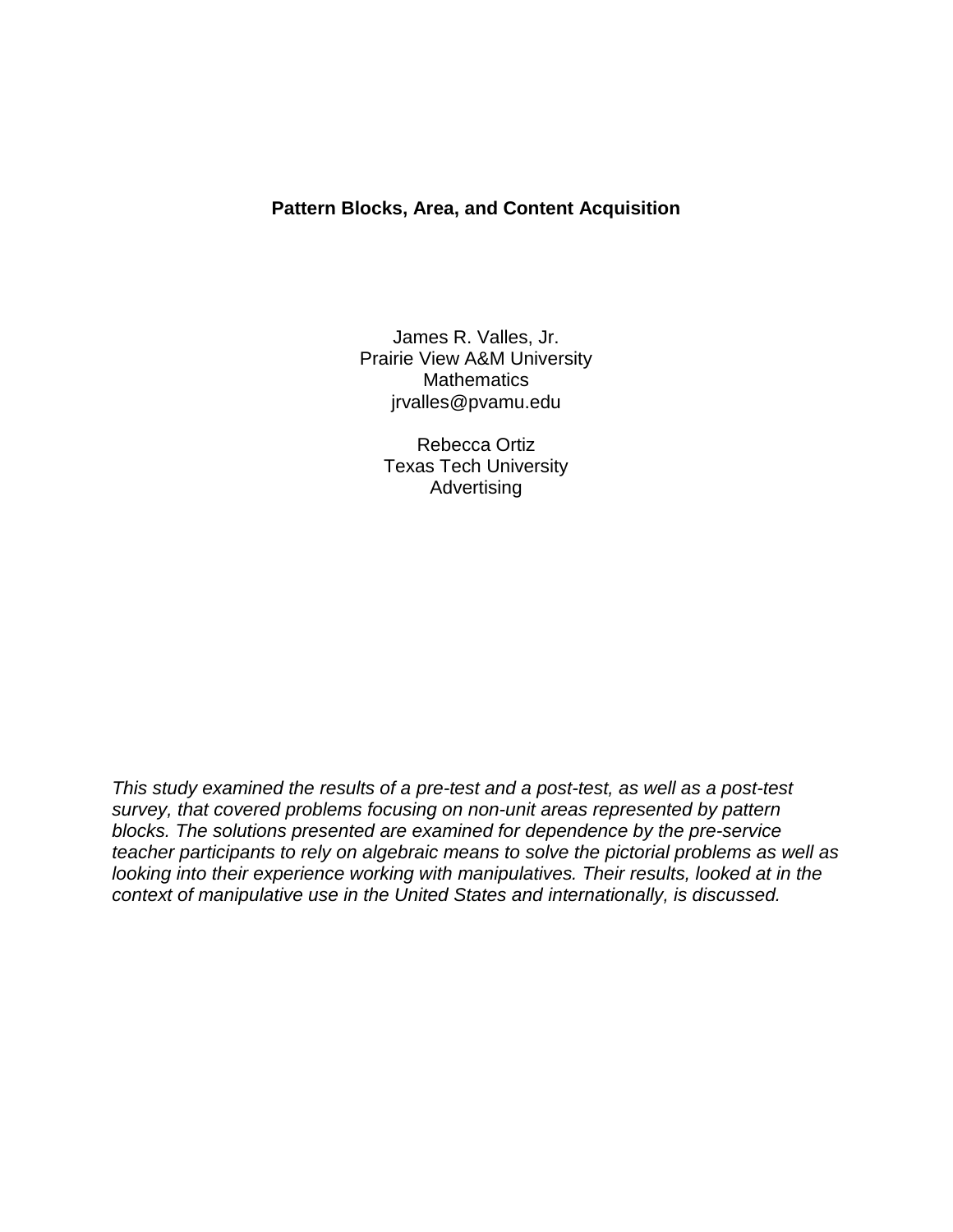#### **INTRODUCTION**

Representations can be difficult for pre-service math teachers to grasp and for new teachers to use in their classroom. Even and Tirosh (1995) state that "many new teachers do not have a solid understanding of the subject matter they teach" (pg. 6). Part of the rationale for integrating representations into the teaching of math is to provide a bridge for students to connect a mathematical concept to their personal lives (i.e. to help students own the knowledge). As Hill and Ball (2009) point out, the desire to help students connect math to their lives is more complicated mathematically that it may initially appear. And while representations can be used in a class, Karp (2010) says that teachers have trouble using representations meaningfully in their teaching.

Despite the difficulties inherent in the use of representations, their use is encouraged, and they are vital to students' success in learning mathematics. The National Council of Teachers of Mathematics (2000) emphasizes conceptual understanding, strategic competence, and adaptive reasoning. As Griffin, Jitendra, and League (2009) state, the traditional aims of math learning are important, but now "students must develop well-connected conceptual knowledge as a foundation underlying mathematical procedures" (pg. 319). This conceptual knowledge is in part what the use of representations is meant to illuminate to students.

Stylianou (2010) said that representations are central to providing understanding of a mathematical concept and to a person's problem-solving ability. Thus representations should not be taught and learned as if they were the ends as opposed to a means, since this has been hypothesized as a contributing factor to students' difficulties in math (NCTM, 2000). Representations should instead be an essential tool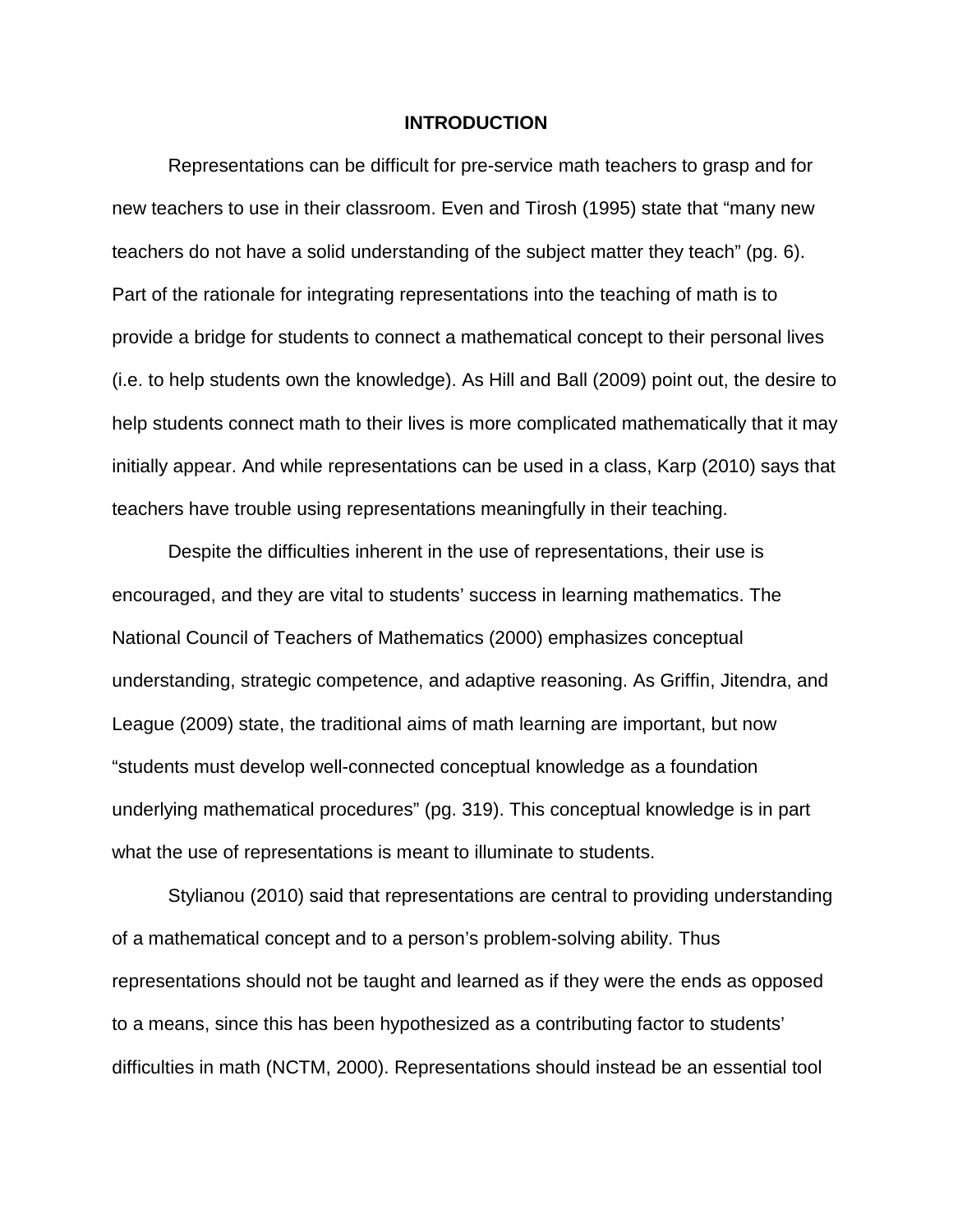in mathematical teaching. Ball, Sleep, Boerst, and Bass (2009) state: "Skilled mathematics teaching requires more than simply learning how to enact particular pedagogical tasks. It also requires knowing and using mathematics in ways that are distinct from simply doing math oneself" (pg. 461).

## **DEFINING MANIPULATIVES**

No clear definition of a manipulative exists in the literature. Goldin (2002) states that "a representation is a configuration that can represent something else in some manner" (pg. 208). Manipulatives have also been defined as physical objects used as teaching tools for the purpose of learning math in a hands-on manner (Smith, 2009). Hynes (1986) defined manipulatives as "concrete models that incorporate mathematical concepts, appeal to several senses and can be touched and moved around by students" (p. 11).

This definition of manipulatives needs revision, however, when dealing with virtual manipulatives. Moyer, Bolyard, and Spikell (2002) define a virtual manipulative as "an interactive, Web-based visual representation of a dynamic object that presents opportunities for constructing mathematical knowledge" (pg. 373). Even agreement on a representation is open to interpretation. The NCTM (2000) states "the term representation refers both to process and product—to the act of capturing a mathematical concept or relationship in some form and to the form itself'' (p. 67).

What comes out of this collection of terminology is the consensus that mathematical activity is dependent upon various forms of representations. Students need to be exposed to numerous methods of visualizing mathematical ideas so that they develop a library of mental images which leads to a deeper abstract understanding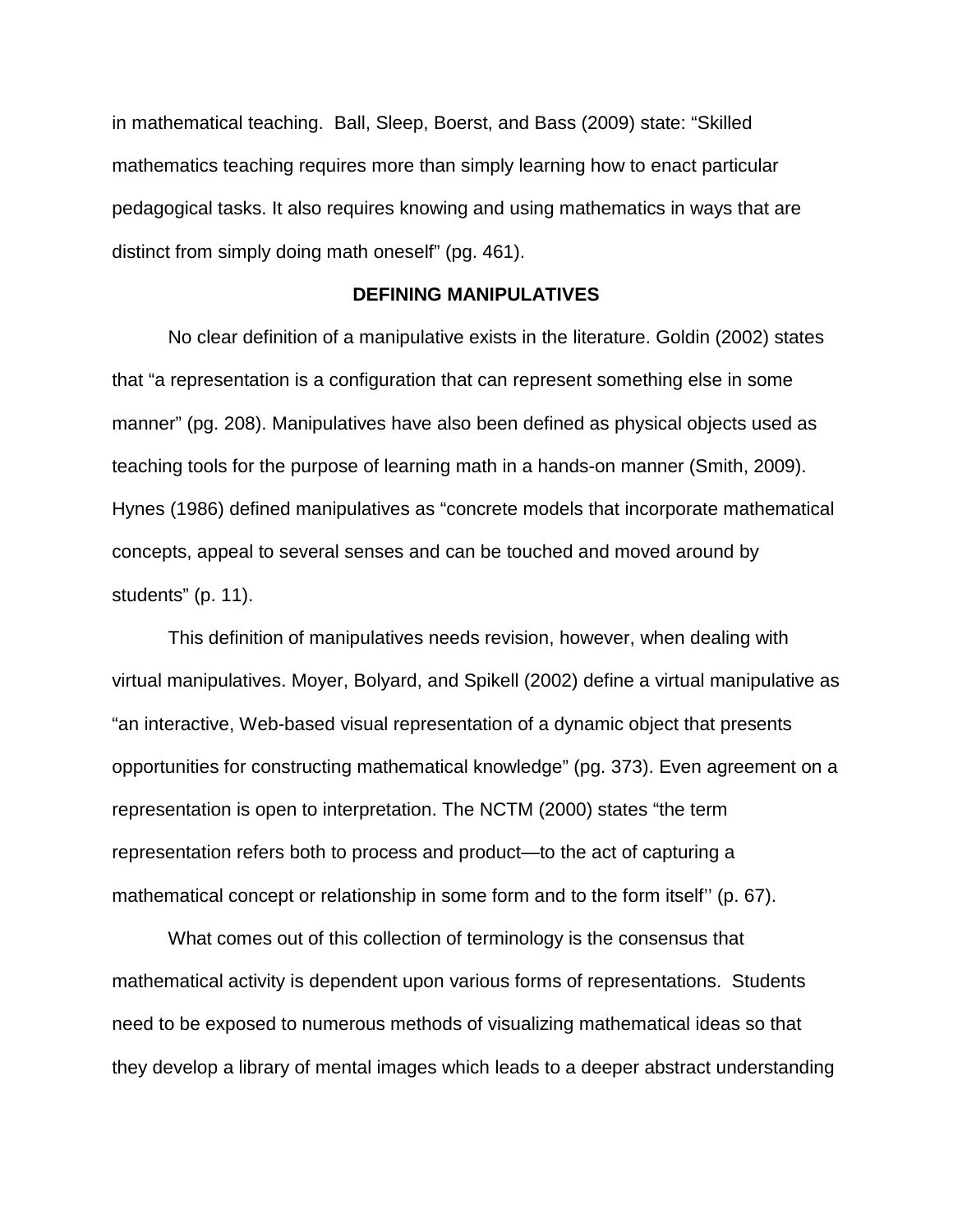of a concept (Moyer, 2001). Based off of the NCTM definition of a representation, both the images developed from work with manipulatives as well as the process of working with the manipulative are vital to that student understanding.

Among the literature available discussing work with manipulatives is the handling of pre-service teachers as well as in-service teachers working with and understanding how to use manipulatives. Elementary students who have teachers who integrate manipulatives into their classroom can positively benefit from such inclusion (Boggan, Harper, & Whitmire, 2010). But training future teachers to be comfortable with manipulatives can be stress-inducing in itself; for some, the task of learning to use manipulatives also involves relearning mathematics as well (Vinson, 2001).

#### **USING MANIPULATIVES**

The use of manipulatives in a mathematics lesson presents a challenge to teachers. Students who use manipulatives during instruction typically demonstrate a deeper understanding of the concept modeled (Boggan, Harper, & Whitmire, 2010; Goldin, 2002; Caglayan, 2013). However, this does not imply that manipulatives are a magic key to unlocking a student's understanding of a mathematical concept. Moyer (2001) discusses how teachers may tend to use manipulatives during what was characterized as "fun math". Uttal, Scudder, and DeLoache (1997) state that while manipulatives can be effective in teaching math, the manipulative in itself does not possess the key to knowledge, as this depends on how the children interpret the manipulative and relate it back to the concept presented. Thus there should be a twoprong focus on introducing and using manipulatives with pre-service teachers: helping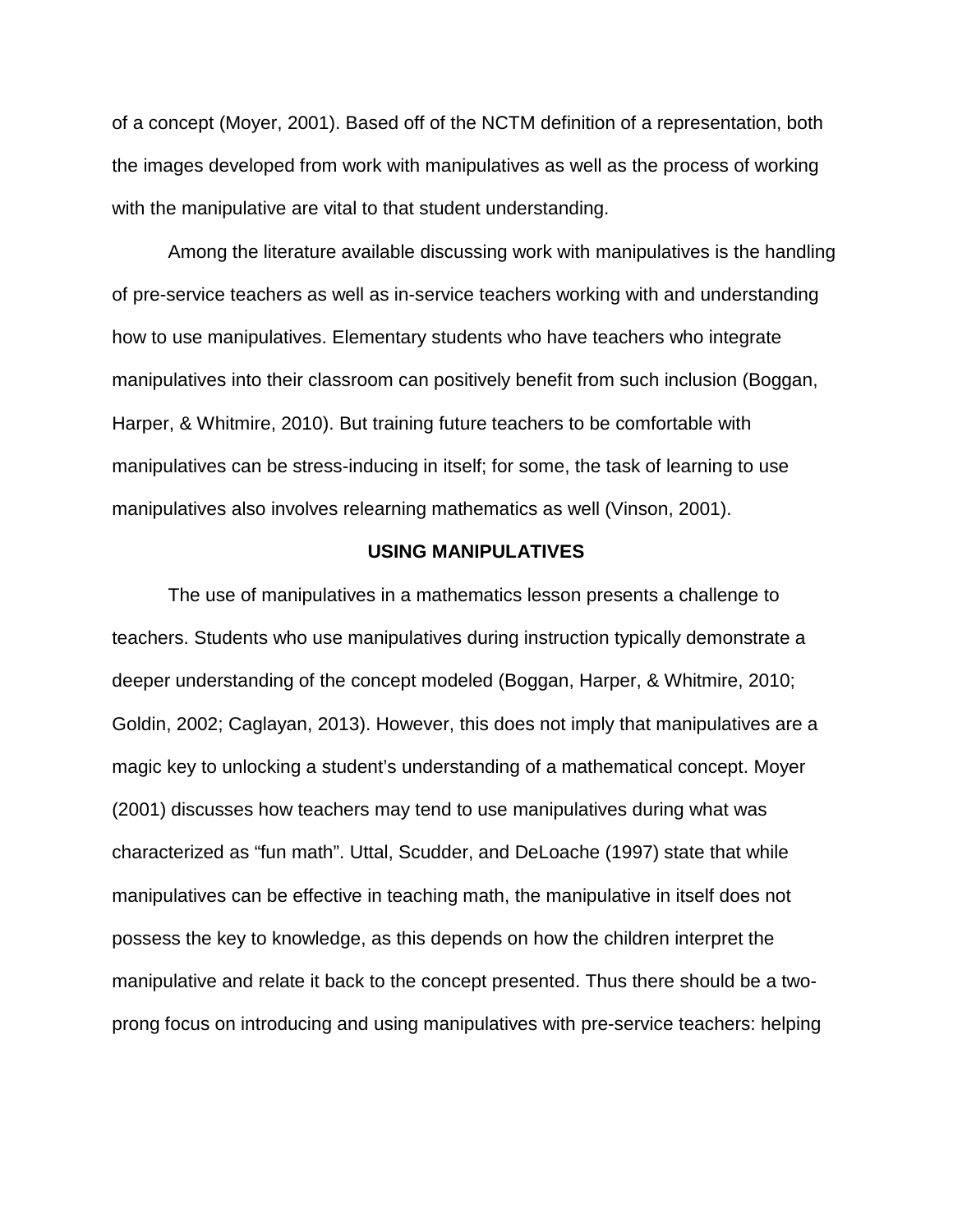them relearn mathematics with the benefit of manipulatives and helping them learn how to deploy manipulatives in their classroom lessons.

What this paper will examine is the initial knowledge and acquisition of area as an abstract concept through the use of pattern blocks and the self-efficacy of a group of pre-service teachers related to this exercise. Futhermore, we will discuss how this relates to findings on a global perspective and whether what was attempted in this experiment can shed any insight on what has been previously discussed in the literature both from an American perspective as well as an international perspective.

## **METHODS AND PROCEDURES**

Twenty-one pre-service teachers enrolled in a mathematics content course designed for pre-service teachers were participants in this study. This content course was the second of a two-course sequence at a Texas university. The data from the twenty-one students are those who participated in both a pre-test and post-test administered. Between the pre-test and the post-test, the students were given an assignment where they were to use virtual pattern blocks to determine area values based on defined areas having specified values. For example, one such question asks

If 
$$
\blacksquare + \blacksquare = 1
$$
, then  $\blacktriangle = \_?$ 

One question (#2) on the assessment asks

If 
$$
4 + 4 = 3
$$
, what is  $1\frac{1}{5}$ ?

The data collected is from the pre-test and the post-test as well as a post-test questionnaire. The answers provided to the pattern block problems were examined for the correctness of the answers provided as well as for the method in which the solutions were determined. The questionnaire results were also examined with regard to previous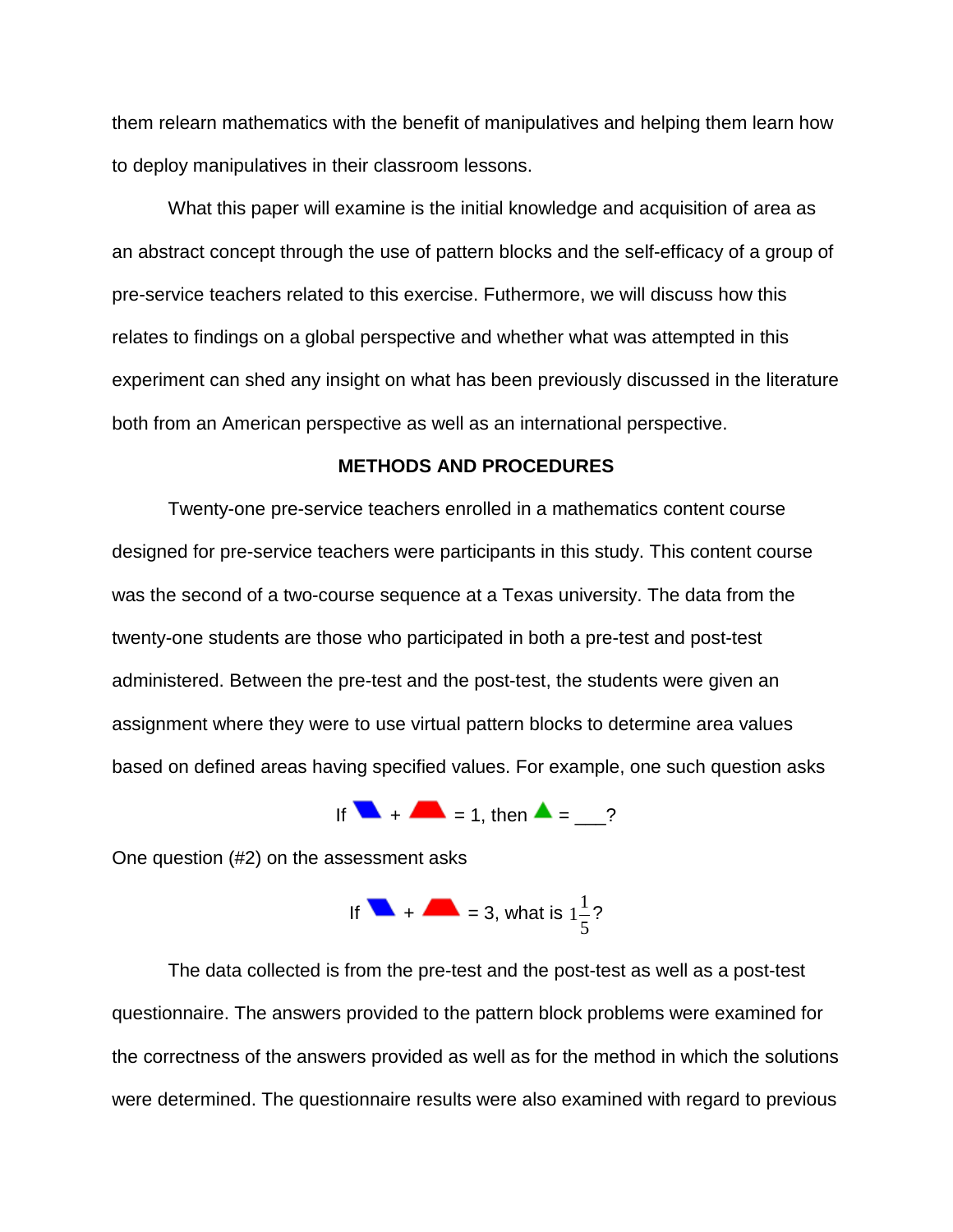experience using pattern blocks, how the pattern blocks were used (if at all), and whether or not the pre-service teachers believed they could be used to help teach fractions.

## **FINDINGS**

What we found among the posed problems was a lack of experience working with pattern blocks that was among the biggest obstacles faced by the participants. Among those who indicated they had used manipulatives of any kind prior to this study, many of the responses indicated that manipulatives had been used to provide a visual for rather concrete examples (e.g. using circles to learn about fractions, using base-10 blocks, using counters to learn about adding and subtracting numbers). There was little indication that problems of the type posed in this study (i.e. representations of non-unit areas) had ever been explored with any type of manipulative. Most exposure to manipulatives as a learning tool was limited to either elementary school or (less frequently) to other college pre-service teacher preparation courses.

Regarding pattern blocks, three students specifically discussed how they remembered playing with pattern blocks but not with respect to any particular mathematical concept. Using the pattern blocks to represent areas that were non-unit values presented difficulties to the students. Of the problems posed, those that had a higher frequency of correct responses were those where the triangle represented either one-half or one-fifth. Some of the students attempted to find the solution by subdividing the shapes given into smaller parts. As one student commented on Question 2, "I can't think of anything smaller than a triangle in order to answer this question, which is extremely frustrating." She made a similar comment on another question, stating "I want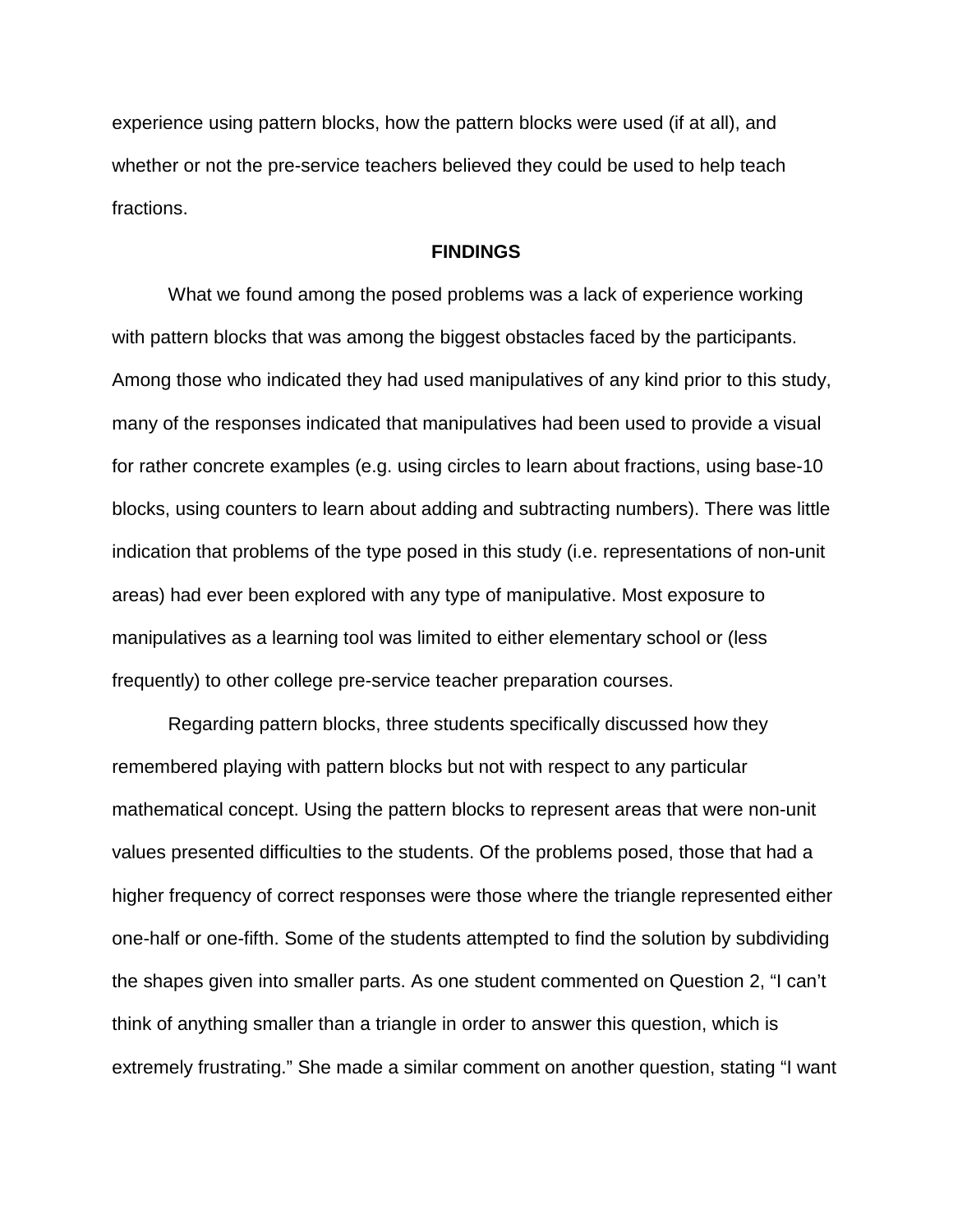to subdivide like I do with music, but with shapes, but I can't think of a smaller shape like I know smaller notes. I feel like I am almost there, but not quite getting it." This search for smaller subdivisions created, within the responses, a subset of responses of students who attempted to find the solutions through algebraic means.

The intent of the problems posed was not to lead the students to consider the possible algebraic solutions. However, as was stated in the post-test surveys as well as on the pre-test and post-test, there were instances where algebraic means were utilized in an attempt to find a solution. One student solved the problems algebraically, for example using  $\triangle$  in place of a variable such as x. This was reflected in one student's response to how he would teach Question 2 in the study:

Divide into triangles. Each triangle  $(\triangle)$  is equal to *x*, an unknown value. Find *x*, then how many of *x* go into the final value. Alternatively, you may set up a

proportion  $\frac{5}{3}$ 3  $\frac{6}{5}$  $=\frac{x}{\epsilon}$  where *x* is the number of triangles and the denominator is the

corresponding value.

What the post-test showed, when looking at what concerns the students had and how they envisioned teaching a fractions lesson, what that many students felt they needed remediation themselves on some level. Nineteen of the students expressed different levels of lack of understanding or confidence in working with fractions, ranging from needing some extra assistance of their own to wanting to see more lessons involving manipulatives to feeling completely lost. Five of these students, however, were able to answer two of the three fractions correctly on the post-test, thus indicating they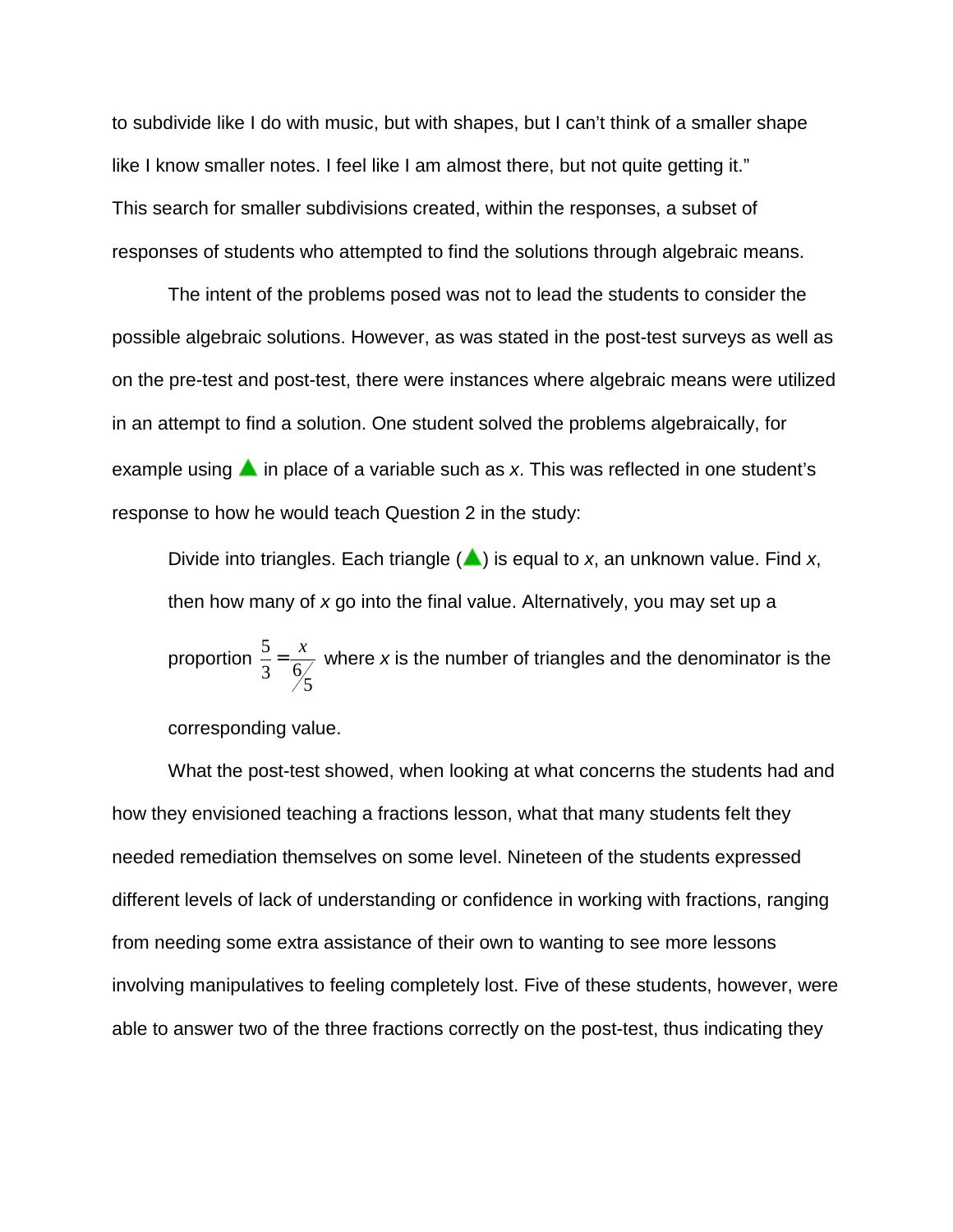

### **Figure 1: Examples of responses submitted on the post-test.**

were comfortable with the questions given but perhaps not with extending the fractional area concept to manipulatives.

On the survey, ten students indicated that they remembered using manipulatives in elementary school. Of these, two stated that they remember using manipulatives as play objects; one of the students said "I remember using things like pattern blocks in first grade. Sadly, I only really remember playing with them during spelling tests because I got a 100 on the pre-test."

# **DISCUSSION AND CONCLUSIONS**

The use of representations by teachers is one aspect of teaching which is difficult to impart onto new teachers specifically because the key concepts that representations are meant to illuminate are not typically encompassed by the knowledge of math most educated people acquire. Teaching math requires more of the teacher than simply knowing the mathematical material, but rather the teacher must possess the knowledge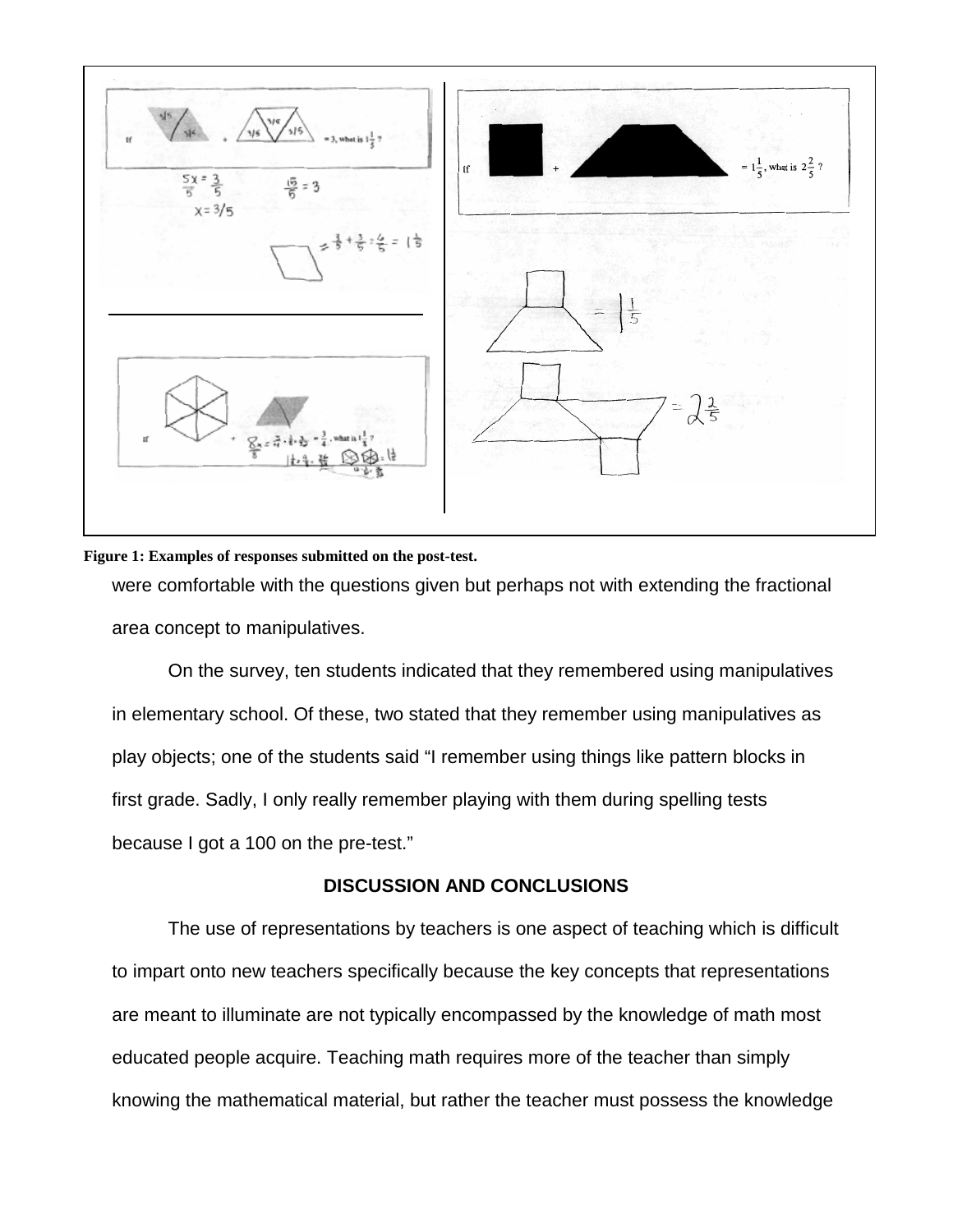of how to teach the concept as well. Representations are one method that, when used effectively, can help the teacher bridge math concepts to the students.

As educators of teachers, we need to be aware of the limitations pre-service teachers have in both their mathematical knowledge and the teaching knowledge of mathematics. Using manipulatives for the sake of having them used should not be the goal of a lesson. Instead, there need to be clearly-defined goals of both the students and the teacher in charge of the lesson.

Beswick, Callingham, and Watson (2011) state that the belief of mathematics as computation may persist in teachers despite the development of knowledge to teach math. The use of manipulatives can certainly help bridge the gap between computation and the abstract nature of concepts, but it is reasonable to ask how this should be accomplished. One study indicates that manipulatives, when used in math instruction, tend to produce small- to medium-sized effects on student learning when compared to instructions that utilized only abstract symbols (Carbonneau, Marley, & Selig, 2013).

In considering the global implications of the use of manipulatives in mathematics teaching, a number of differing views have to be accounted for. Stevenson and Stigler (1992) point out that Japanese teachers would use the same types of manipulatives throughout elementary school, as opposed the using a variety of materials as American teachers do, so as to prevent confusion among the students as to what the manipulatives are to represent. Naidoo (2011) discusses how manipulatives that proved effective in helping students conceptualize topics through the use of concrete manipulatives. Lai and Murray (2012), in examining deep understanding of math among Chinese students as compared to American students, state that multiple applications of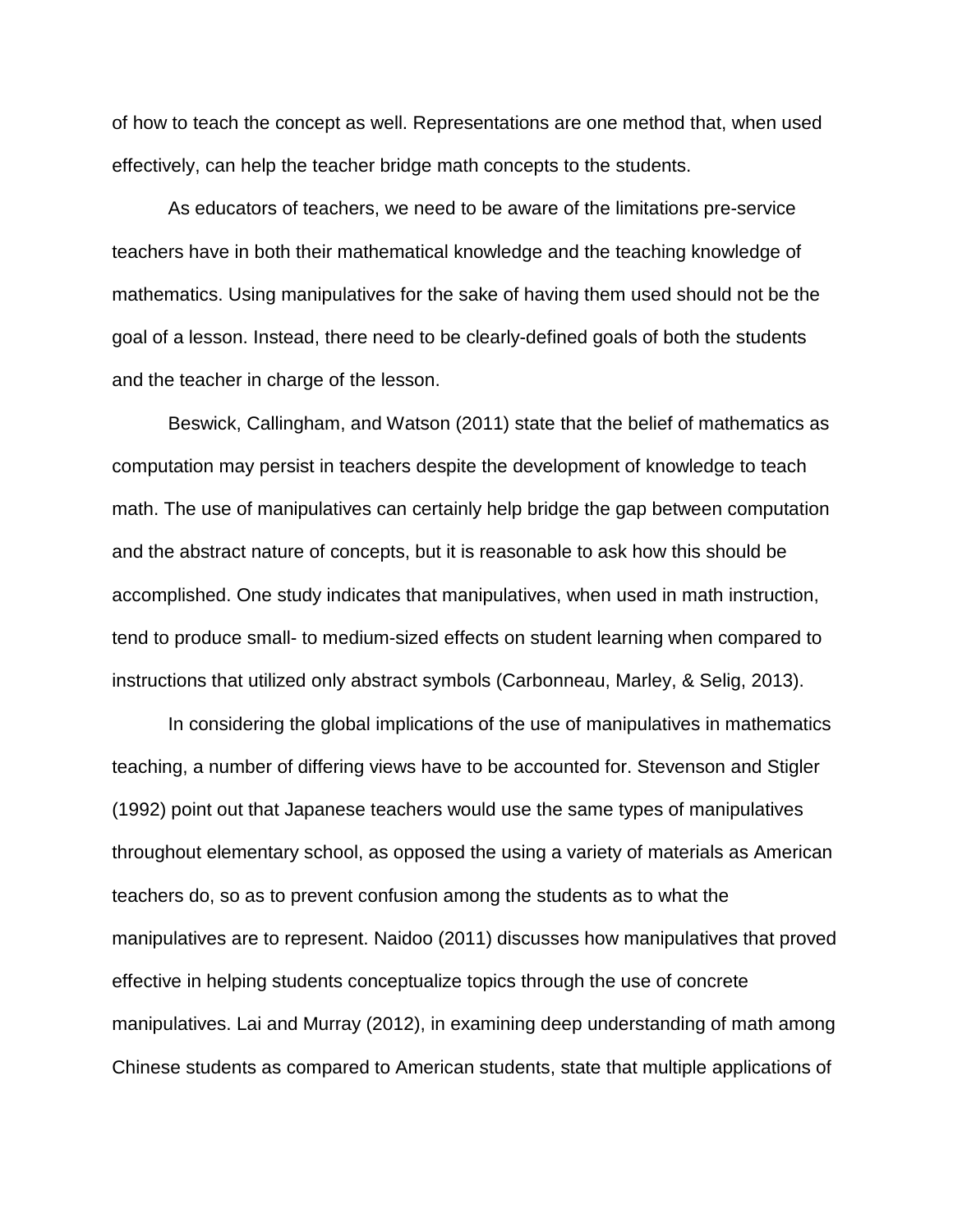a method, thus allowing for the introduction of visual representations of problems that are interrelated, can provide students a scaffold for seemingly unrelated applications of concepts. One study involving Lebanese fifth-grade students concludes with a recommendation that multiple modes of representations are best for stimulating student learning as well as for teachers having a tool to expose where students are having issues with mathematical concepts (Chahine, 2013). Within the past thirty years, there has been a noticeable change in the increased use of manipulatives in Finnish mathematics classes, but this is only one part of the Finnish curriculum system (Pehkonen, 2009).

This collection of results points to some possibilities of how to proceed with using manipulatives. One conclusion is realizing that utilizing manipulatives in mathematics lessons will almost certainly involve more work on the part of the teacher, in the forms of developing understanding of them and in working with them. Proper deployment of said manipulatives is thus crucial, but not necessarily as only a reward for good classroom behavior – they should be part of the rigorous study. Based on the results of this study in working with pre-service teachers, they should be encouraged to not rely on or fall back on former algebraic knowledge to work with manipulatives, lest the concept of what the manipulatives provide be lost. In this vein, though, the use of manipulatives in lessons needs to be developed accordingly and not off of previously-acquired knowledge. It is in this line of thought to pose as a future research question whether the use of strictly one, or at least a minimum number, manipulatives would provide more beneficial results than the use of an assortment of different types of manipulatives. While it can be seen that manipulatives in and of themselves are not the only solution to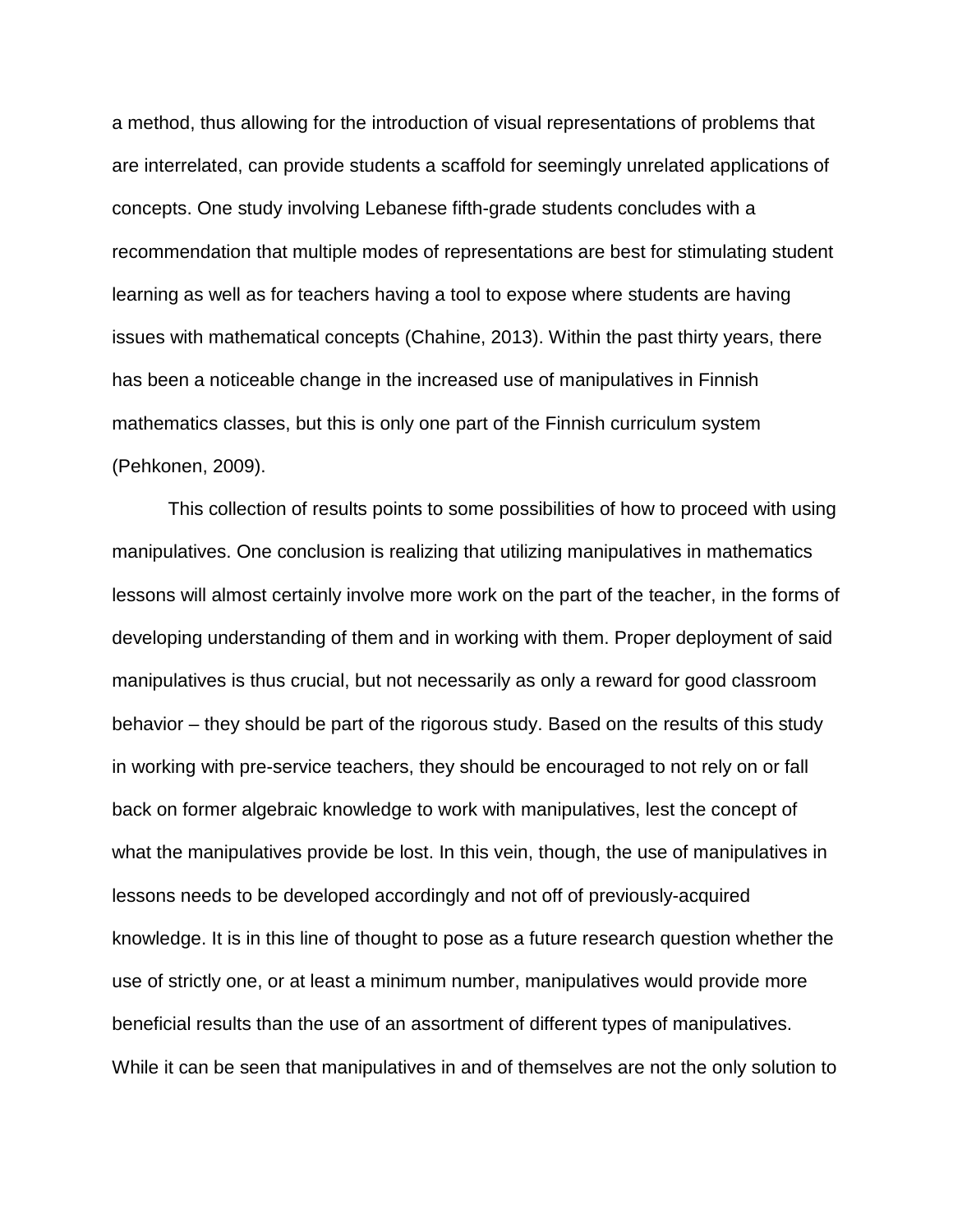delivering quality mathematical content and teaching, the best practices and implementations associated with hands-on concrete representations seem to mirror the same issues associated with manipulatives.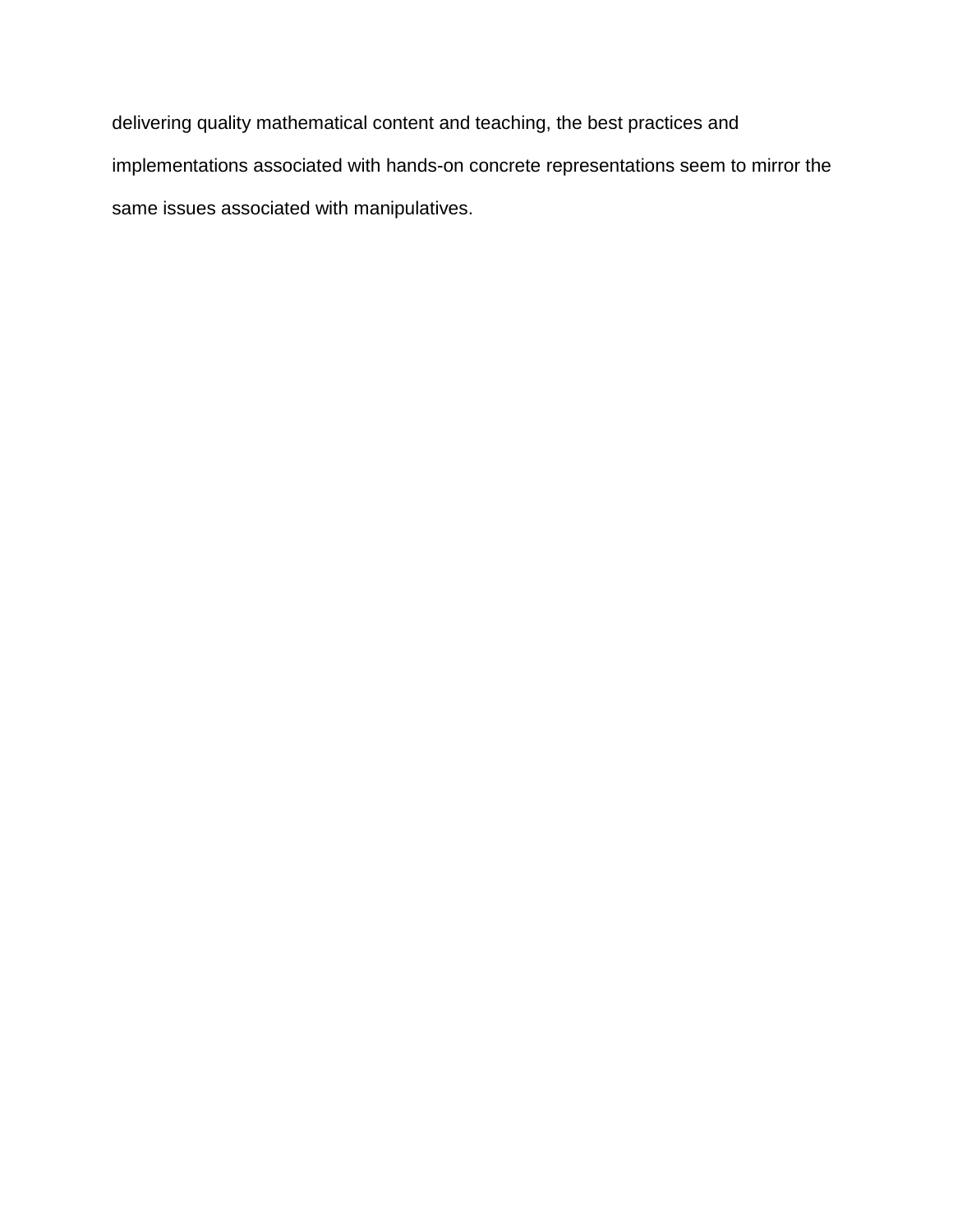#### **References**

- Ball, D. L., Sleep, L., Boerst, T. A., & Bass, H. (2009). Combining the development of practice and the practice of development in teacher education. *The Elementary School Journal*, *109*(5), 458 – 474.
- Beswick, K., Callingham, R., & Watson, J. (2012). The nature and development of middle school mathematics teachers' knowledge. *Journal of Mathematics Teacher Education*, *15*(2), 131-157. doi: 10.1007/s10857-011-9177-9
- Boggan, M., Harper, S., & Whitmire, A. (2010). Using manipulatives to teach elementary mathematics. *Journal of Instructional Pedagogies, 3*, 1-6.
- Caglayan, G. (2013). Prospective mathematics teachers' sense making of polynomial multiplication and factorization modeled with algebra tiles. *Journal of Mathematics Teacher Education*, *16*(5), 349-378. doi: 10.1007/s10857-013-9237- 4
- Carbonneau, K. J., Marley, S. C., & Selig, J. P. (2013). A meta-analysis of the efficacy of teaching mathematics with concrete manipulatives. *Journal Of Educational Psychology*, *105*(2), 380-400. doi:10.1037/a0031084
- Chahine, I.C. (2013). The impact of using multiple modalities on students' acquisition of fractional knowledge: An international study in embodied mathematics across semiotic cultures, *The Journal of Mathematical Behavior*, *32*(3): 434-449. http://dx.doi.org/10.1016/j.jmathb.2013.04.004.
- Even, R. & Tirosh, D. (1995). Subject-matter knowledge and knowledge about students as sources of teacher presentations of the subject-matter. *Educational Studies in Mathematics*, *29*(1), 1–20.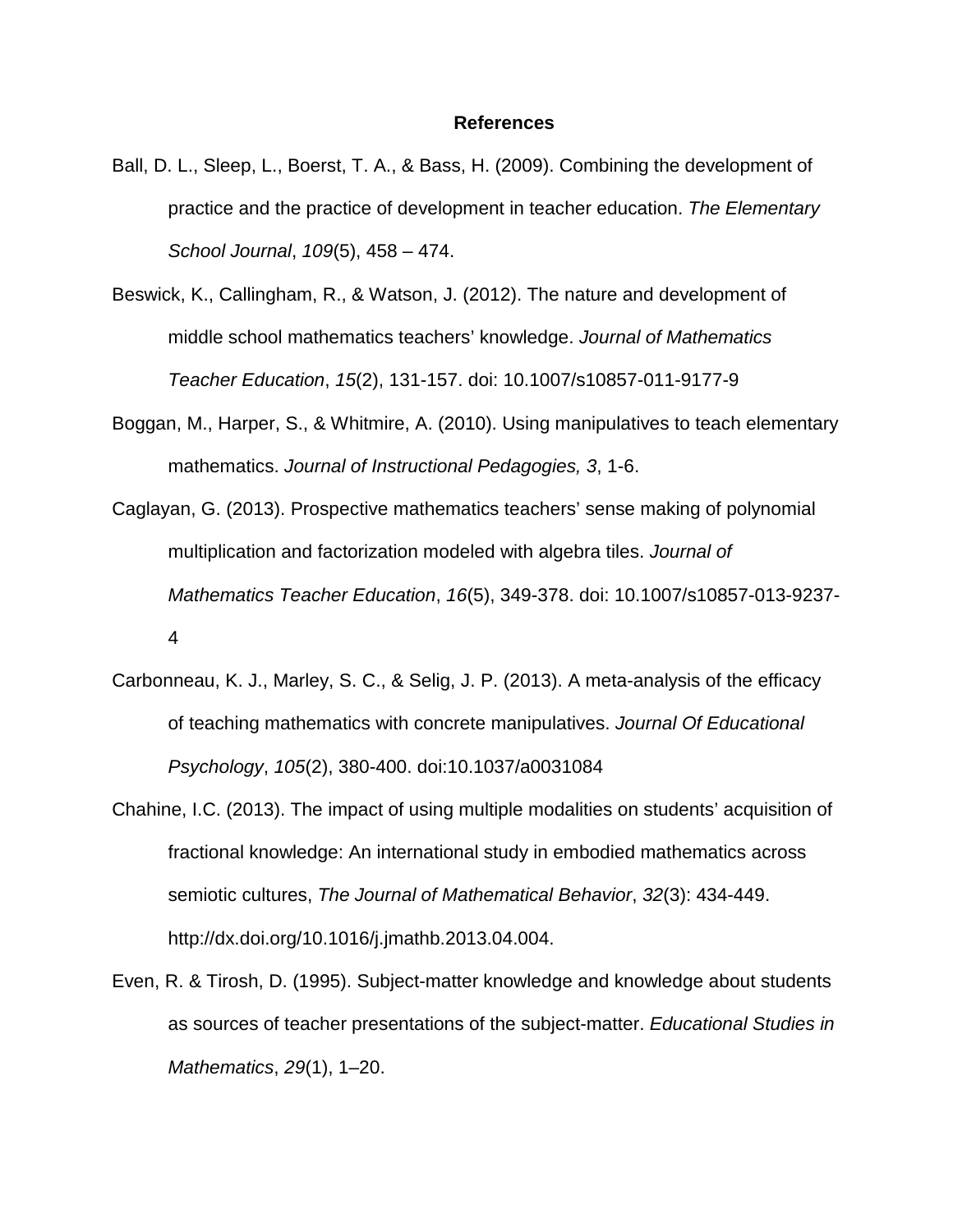Goldin, G. A. (2002). Representation in mathematical learning and problem solving. In L. English (Ed.), *Handbook of international research in mathematics education* (pp. 197–218). Mahwah, NJ: Lawrence Erlbaum Associates, Inc.

- Griffin, C. C., Jitendra, A. K., and League, M. B. (2009). Novice special educators' instructional practices, communication patterns, and content knowledge for teaching mathematics. *Teacher Education & Special Education*, *32*(4), 319 – 336.
- Hill, H., & Ball, D. L. (2009). The curious and crucial case of mathematical knowledge for teaching. *Phi Delta Kappan*, *91*(2), 68 – 71.

Hynes, M., (1986). Selection criteria. *Arithmetic Teacher, 33*(6), 11–13.

- Karp, A. (2010). Analyzing and attempting to overcome prospective teachers' difficulties during problem-solving instruction. *Journal of Mathematics Teacher Education*, *13*(2), 121 – 139.
- Lai, M. Y., & Murray, S. (2012). Teaching with procedural variation: A Chinese way of promoting deep understanding of mathematics. *International Journal for Mathematics Teaching & Learning*. Retrieved from http://www.cimt.plymouth.ac.uk.ezproxy.pvamu.edu/journal/lai.pdf
- Moyer, P. S. (2001). Are we having fun yet? How teachers use manipulatives to teach mathematics. *Educational Studies In Mathematics*, *47*(2), 175-197.
- Moyer, P. S., Bolyard, J. J., & Spikell, M. A. (2002). What are virtual manipulatives? *Teaching Children Mathematics*, *8*(6), 372.
- Naidoo, J. (2011). Scaffolding the teaching and learning of mathematics*.* In Venkat, H. and Essien, A. (Eds.), *Proceedings of the Seventeenth National Congress of the*